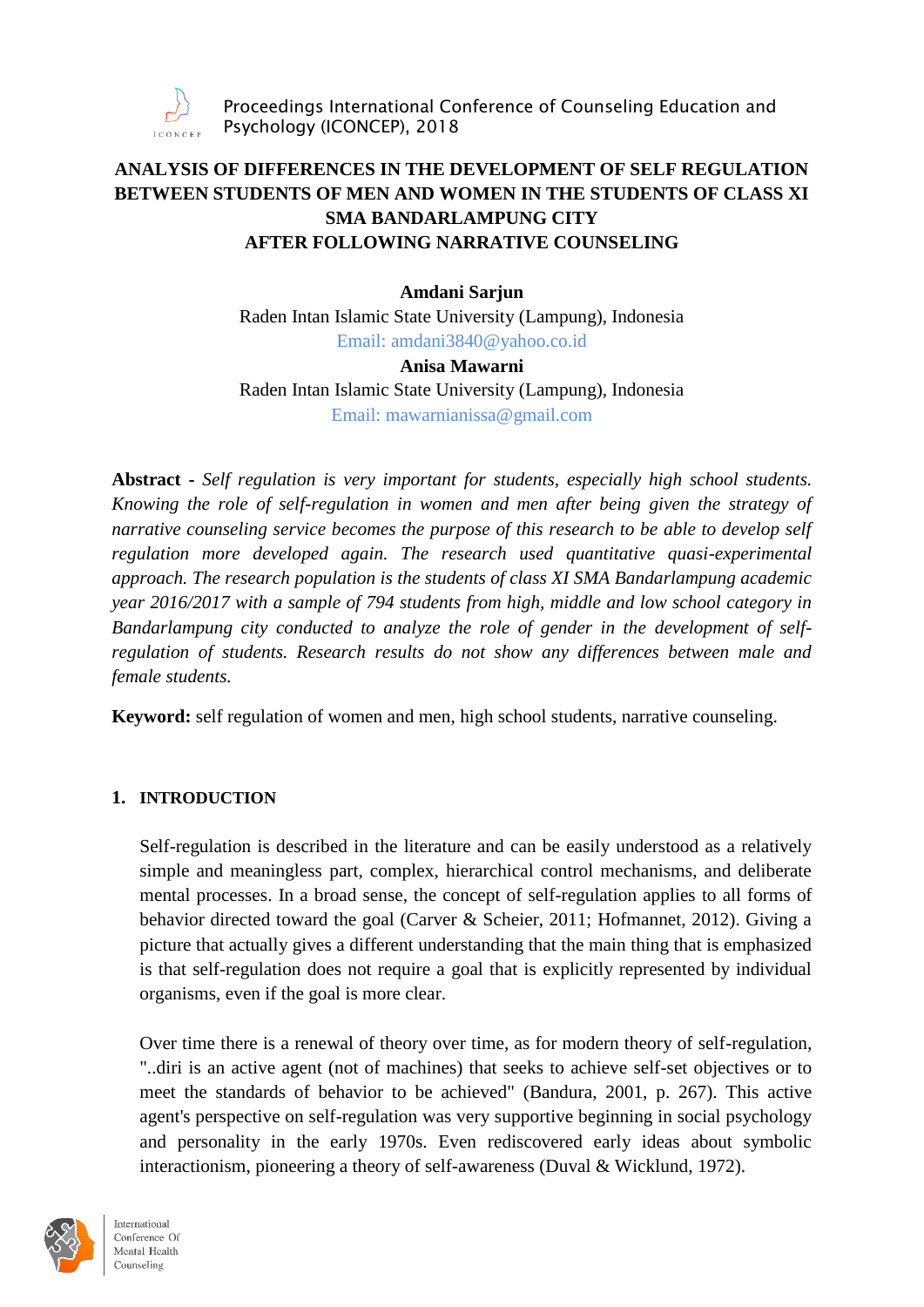

Efklides, Niemivirta & Yamauchi, (2002, in Murtagh, & Todd, 2004) conceptualize self regulation as "the individual's ability to monitor and modify behavior, cognition, and influence his environment to achieve goals". Monitoring the cognition and behavioral process becomes a point in the concept of self-regulation, in order to produce acceptable and justified behaviors.

Strengthened by Baumeister & Vohs (2004) as dictated (McCullough & Willoughby, 2009, p 500) in the psychology bulletin published by APA (American Psychology Association) defines self regulation with the activity of "how a person controls himself or his response to pursue goals and meet standards. "Control in self-regulation to arrive at desired goals and standards becomes an emphasis on the definition of self-regulation.

More deeply Barkley (1997, p.68) defines: Self-regulation as each response or response chain by which the individual functions to change the likelihood of subsequent response to an event, and in doing that response serves to change the possibility of subsequent consequences associated with events that occur.

Self-regulation explains the individual can regulate the behavior to comply with personal standards. At the same time, self-control is more focused on enforcing self-regulatory strategies to resolve conflicts between short-term and long-term impulses as emerging goals according to developmental psychology, which is the individual developmental task.

The various opinions that are comprehensively begin to be summarized in the opinion given by Brown (1991). Self regulation is the ability to develop, implement, flexibly and maintain planned behavior in order to achieve one goal. Based on the theoretical constructs presented by Kanfer (1970a, 1970b), Miller & Brown formulated seven indicators in self-regulation (Brown, 1998, Miller & Brown, 1991). The seven indicators are: a) receiving the relevant information (recieve), b) evaluating the information and comparing it with the existing norm (evaluation), c) triggering, d) searching for the searching, e) planning, f) implementing the plan (implementing), g) assessment of the effectiveness of planning.

The human capacity for self-regulation is wider not found in other creatures such as animals, and this is at once the innate nature of humans. Baumeister, Heatherton, & Tice (19940 and Baumeister, et al (2006) give self-regulation the most characteristic of human beings, but individual capacities often do not develop more ideally, and failures in selfregulation can become a personal and social problem for every individual.

Based on the exposure of self-regulation can be concluded that self regulation is a process, dynamic motivation system of individuals to manage and modify thoughts, feelings, desires, and actions or behaviors in establishing, developing, assessing, revising,

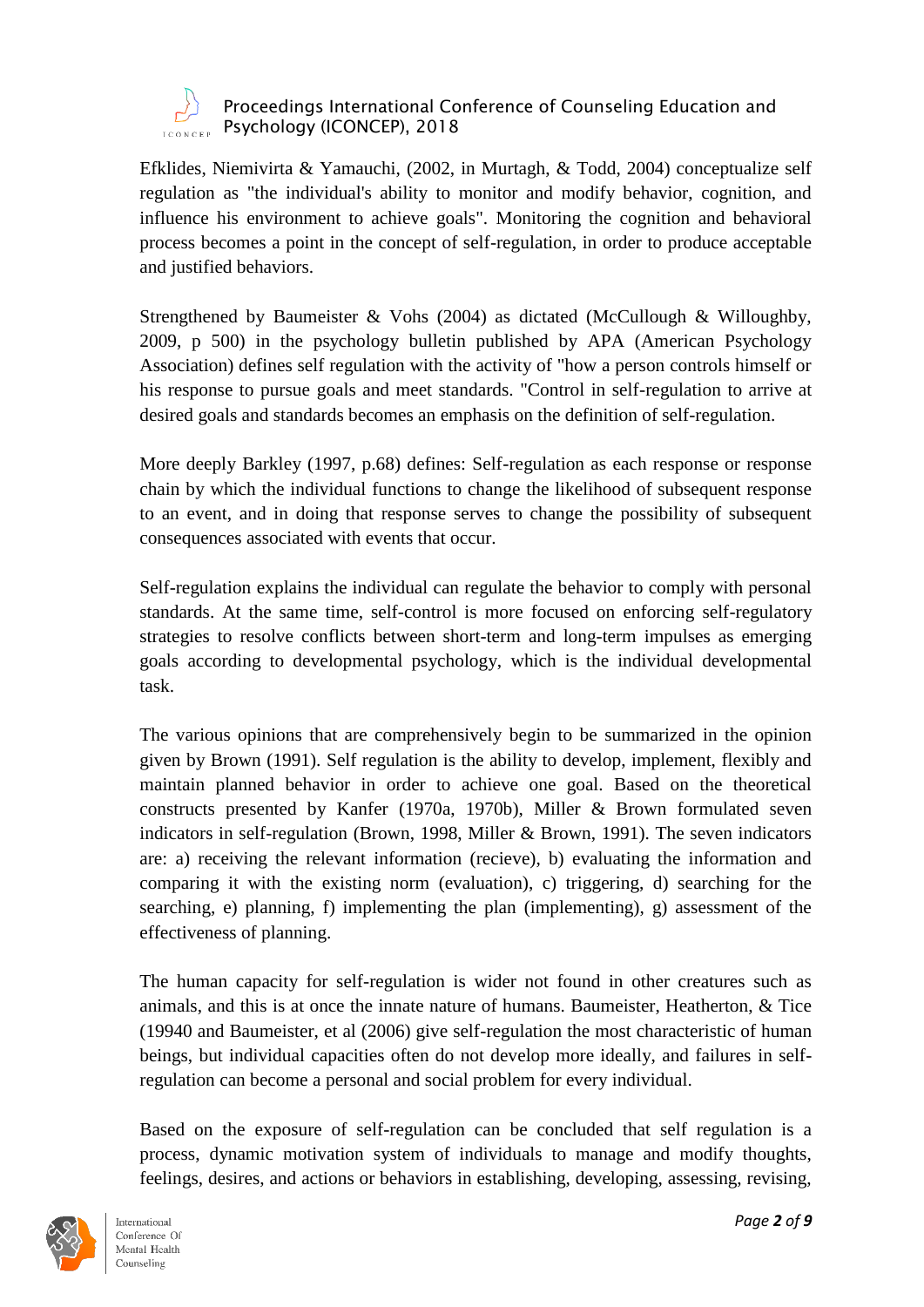

and implementing strategies for achieving certain life goals , to a higher purpose, including managing emotional responses to specific stimuli.

Narrative therapy is one of the flow therapy rooted in postmodern theory. Repeatedly produces through narrative (Freedman & Combs, 1996), whose stories are based on religion, culture, gender and language (Merscham, 2000). White &Epston (1990) compares an individual story to a map that expands through time. It is through the unification of individual experiences and perceptions that help counselors to understand the reality that has shaped individual stories through narrative counseling.

Narrative counseling in the form of therapy was originally developed by White & Epston (1990), described as "an alternative approach to traditional psychotherapy" (Amundson, 2001; Besley, 2002; Nylund&Nylund, 2003). The basis of narrative counseling is an idea in post-structuralist philosophy (Combs & Freedman, 2004; Foucault, 1988; Lye, 2008; Thomas, 2004; White, 1997) Poststructuralism is a response to structuralism, which is one of the labels for worldviews which still dominant in many areas, including counseling and psychology. The limited understanding of the paradigm makes other theories emerge and offers a new paradigm, i.e. the narrative rationality narrative that takes the view that narrative or story as the basic basis of human communication (Fisher, Walter R, 1984). There are many human experiences based on action. Another important part of experience toward feelings (indeed, feelings turn into an essential element in action). This is strongly related to desire (eg, Clore, 1994; Frijda, 1986, 1988; Ortony, Clore, & Collins, 1988).

There are eight sessions on the group setting of the narrative counseling process. In this process the facilitator is the counselor required to bring the records. The counselor sifts through the files, looking for every success on the counselee in the step-by-step process. (Winslade & Monk, 2007 p. 136). Here are the eight stages: 1) Form group, Form initial / group agreement, 2) Develop a story, 3) Form a separate character, Make counselees and stories are two separate things, 4) Internalize the character, that is separating the person / individual from the problem, 5) Self-identification and members, in order for members on each team to think about strategies to change the character of each team member, 6) Reinforce, Understand every human being created differently and with different goals, 7) Find an alternative story from each Counselee. 8) Celebration, Giving rewards to committed counselees and changes.

Develop self-regulation of students need to know the role of self-regulation of women and men after given narrative counseling in the process. Understanding this gender role can help in understanding self-regulation in future development.

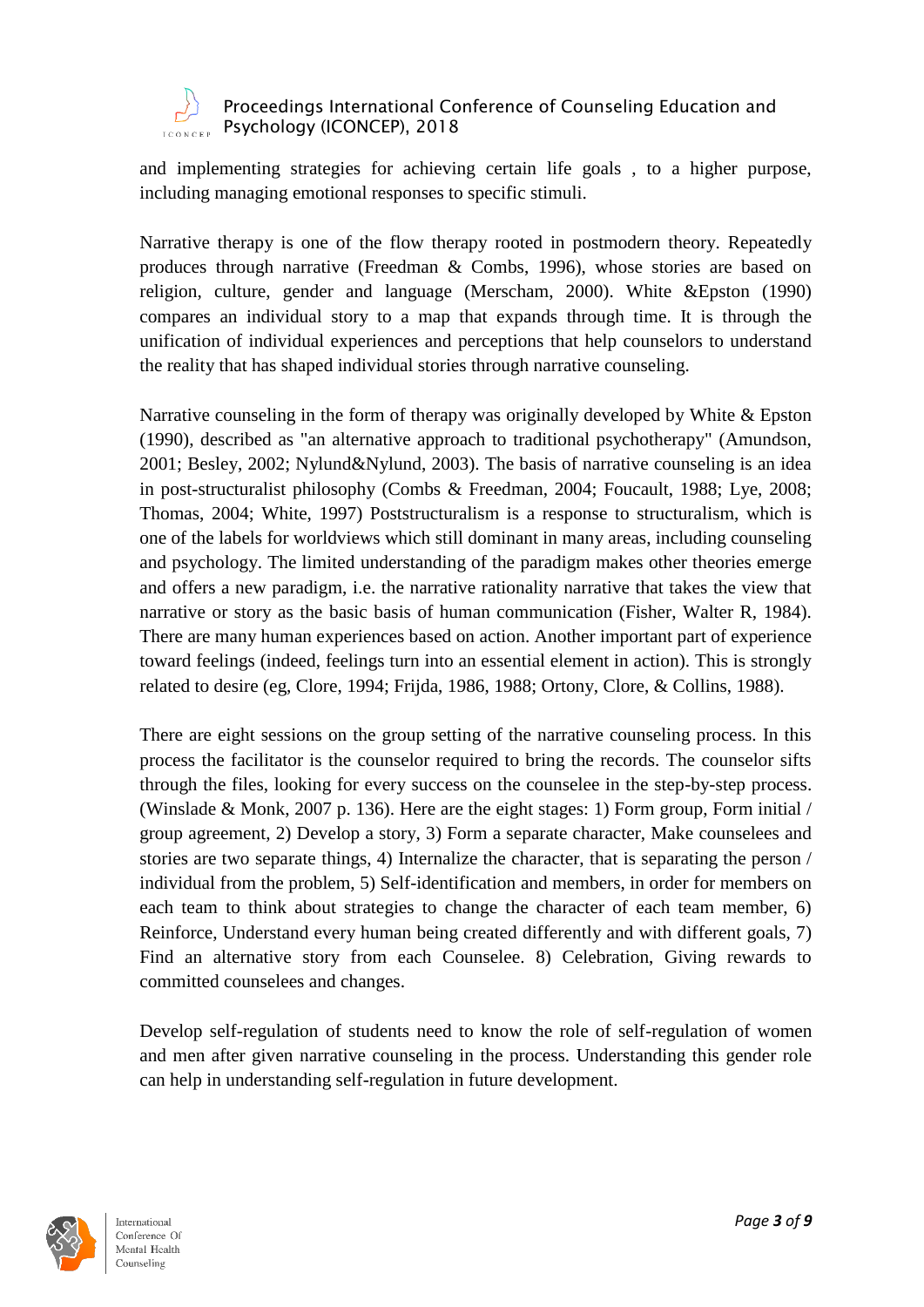

# **2. METHOD**

The sample used from the three schools as a whole amounted to 794 of which from SMA Saverius amounted to 236 students, SMA Negeri 10 amounted to 364 students, and SMA Negeri 6 amounted to 196 students. The total sampling that was eliminated in accordance with the participation of pre test 1 up to pre test 3 so that the sample 546 obtained as the sample of the research respondents.

The population in this study is the students of class XI SMA in Bandarlampung academic year 2016/2017. The sample of the research is the XI high school students from three schools in Bandarlampung which represent self regulation picture of high school adolescent in Bandarlampung.

The instrument used in this research is with the interval scale shaped like Likert scale. Using a Likert scale, the variables that be measured are translated into dimensions, dimensions are translated into sub-variables and sub-variables are translated into measurable indicators. This measurable indicator becomes the starting point for creating items in the form of questions or statements that respondents must answer.

# **3. RESULTS**

In post test 1 obtained t = 0.805 and  $p = 0.423 > \alpha = 0.05$ . That is, in post test 1 there is no difference of self regulation development between male and female students in grade XI students of Bandarlampung City High School after following narrative counseling.

In post test 2 obtained t = 0.175 and  $p = 0.862 > \alpha = 0.05$ . So Ho: Accepted and Ha: rejected. That is, in post test 2 there is no difference of self regulation development between male and female students in grade XI students of Bandarlampung City High School after following narrative counseling.

In post test 3 obtained t = 0.82 and  $p = 0.935 > \alpha = 0.05$ . So Ho: Accepted and Ha: rejected. That is, in post test 3 there is no difference of self regulation development between male and female students in grade XI students of Bandarlampung City High School after following narrative counseling. More clearly the results of the analysis of differences in the development of self-regulation between male and female students can be observed in the following table.

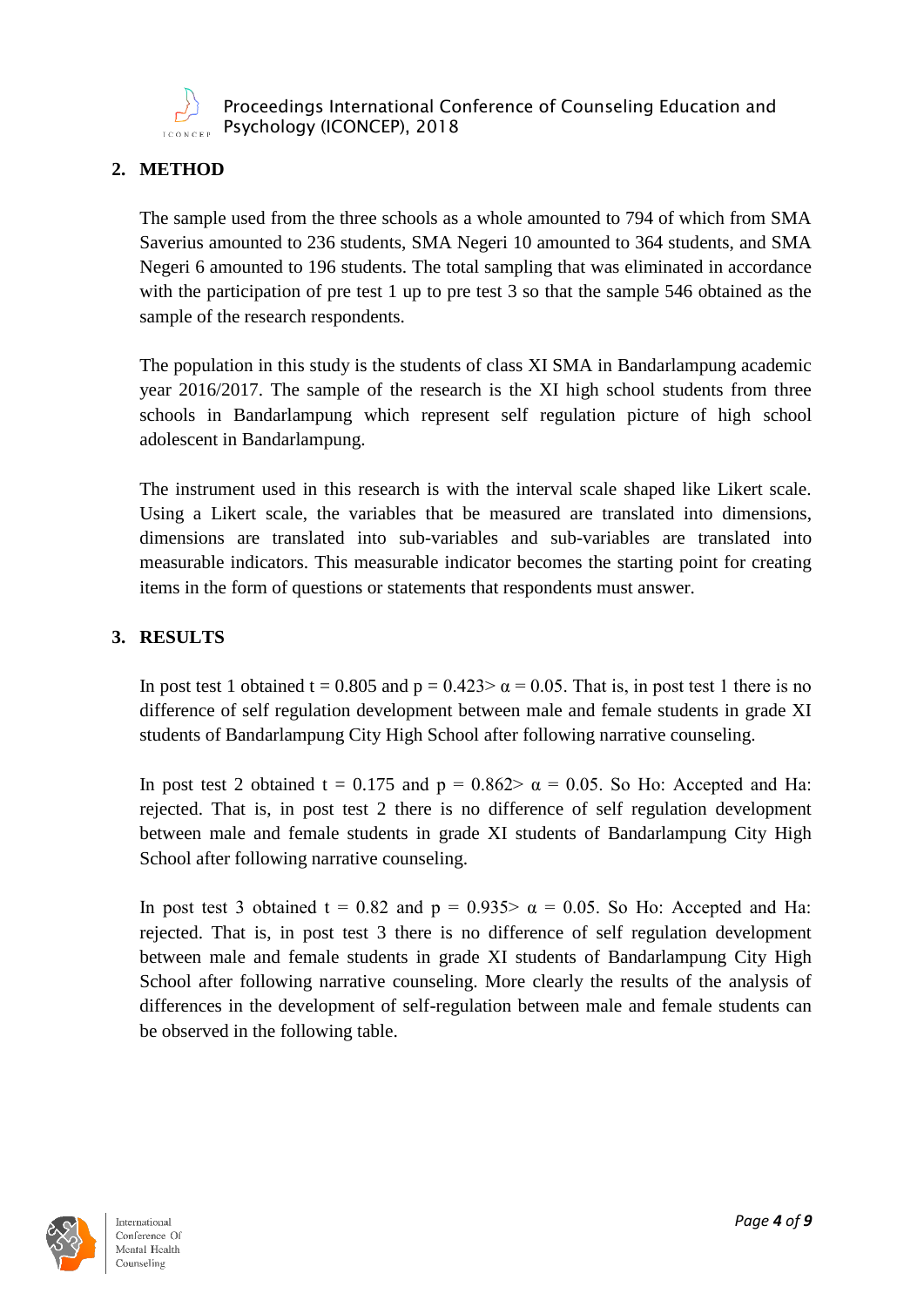

### **Table 4.3**

# **Results of Difference Analysis of Self-Regulation Development between Male and Female Students at the XI High School Students of Bandarlampung High School after Following Narative Counseling**

| <b>Variation</b> | Average     |               | <b>Difference</b> | Sig.         | $\alpha$ | Ket.                      |
|------------------|-------------|---------------|-------------------|--------------|----------|---------------------------|
| <b>Source</b>    | <b>Male</b> | <b>Female</b> | Average           | $(2-tailed)$ |          |                           |
| Post Test 1      | 202.95      | 200.73        | 2.22              | .423         | 0.05     | There is no<br>difference |
| Post Test 2      | 199.62      | 199.10        | 0.52              | .862         | 0.05     | There is no<br>difference |
| Post Test 3      | 198.92      | 199.19        | 0.27              | .935         | 0.05     | There is no<br>difference |

# **4. DISCUSSION**

Hypothesis test results showed that both the post test 1, 2, and post test 3 Ho accepted and Ha rejected. That is, there is no difference in self-regulation development between male and female students in grade XI students of Bandarlampung City High School after following narrative counseling. Isarat actually already appear on the difference between the average score of male and female students in tests 1, 2, or 3 tests in sequence of 2.22, 0.52, and 0.27.

The fact of this study means that the effectiveness of narrative counseling intervention in developing self-regulation of students is not related to gender variables. Even the correlation coefficient between the self-regulation of male and female students is only - .087. That is, there is a tendency to change the self-regulation towards a very small negative when the intervention of narrative counseling takes gender into account. Therefore, the intervention of narrative counseling in the development of self-regulation of students is considered not to consider the gender side.

In terms of self-regulation, the results of this analysis can be understood because conceptually the development of self-regulation is not directly related to the gender system. For Hoyle (2010, pp. 9) self-regulation is an individual's natural response to show the difference between expectations and reality as individuals perceive, involving cognition or behavior, and is almost always influenced by both internal and external influences. Internal influences are the character traits from birth and external influences that are part of the parenting pattern and also the environment that gives the individual learn to give a big influence in responding to the form of expectations and accept the real fact.

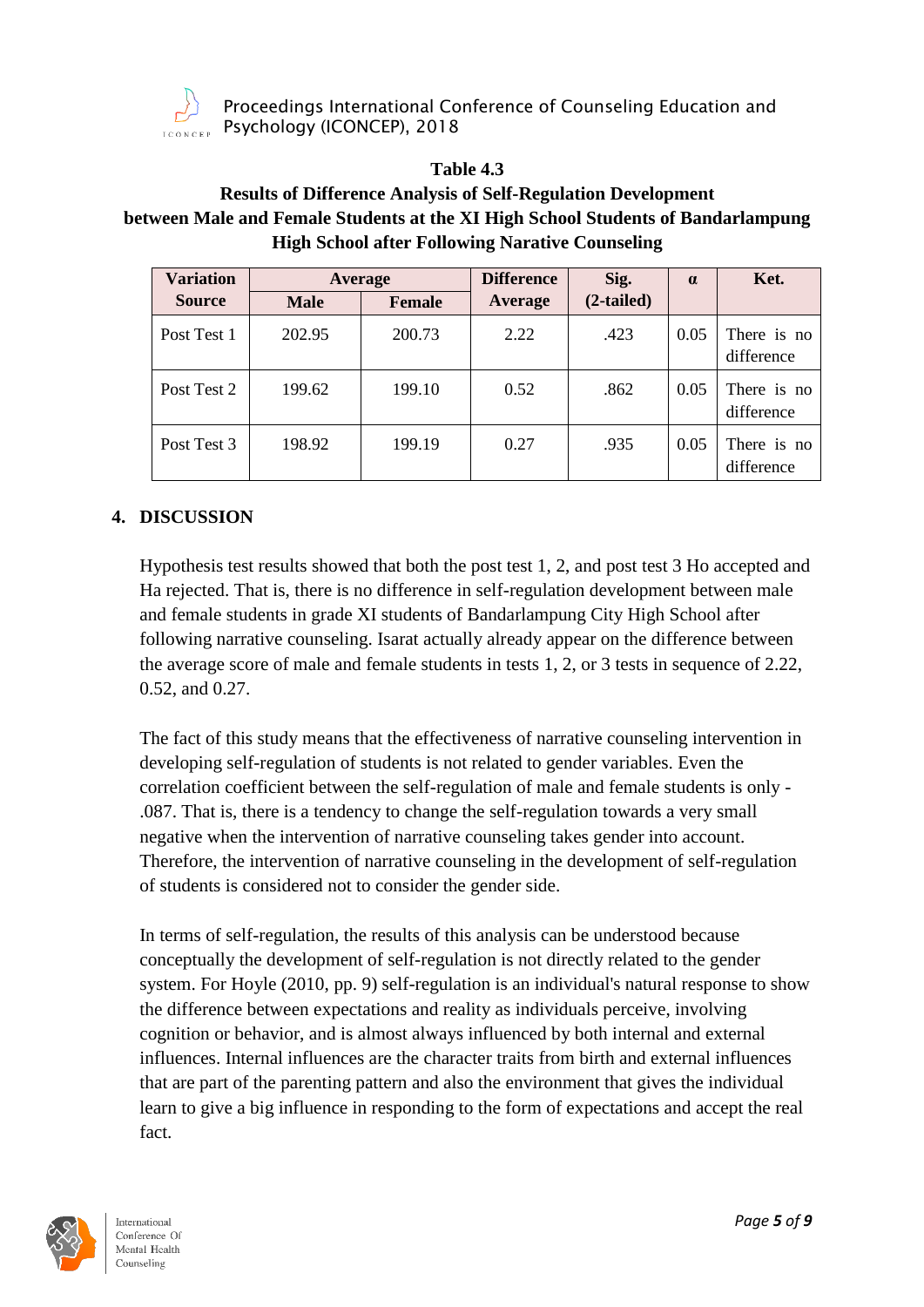

Thus gender becomes the basis for various aspects of human beings, but not forever for the development of self-regulation. If Zaduqisti, E. (2009, p3) argues that gender is a basis for the beginning of the different contributions that seem to apply to aspects other than regulation self.

From the side of narrative counseling, in fact technical narrative counseling is not influenced by gender bias. Narrative counseling views human beings as thinking based on rational decisions based on rigorous and intense reasoning and discussion. Moreover narrative narrative or narrative counseling as the basic basis of human communication (Fisher, Walter R, 1984, pp. 347-367). That is, gender differences are not a problem in narrative counseling.

The various views above reinforce the results of the analysis of differences in the effectiveness of narrative counseling in developing self-regulation of students that there is no difference in the development of self-regulation between male students and girls in grade XI students Bandarlampung High School after following the narrative counseling.

### **5. Conclusion**

There is a change of self-regulation of female and male students but there is no significant difference between the self-regulation of women and men after being given narrative counseling services.

### **6. REFERENCE**

- Amundson, (2001).*An Interactive Model of Career Decision Making. Vancouver, Canada*: Journal of Employment Counseling Department of Counseling Psychology Faculty of Education University of British Columbia Volume 32, 11-21.
- Anderson, C. A., & Jennings, D. L. (1980).*When experiences of failure promote expectations of success: The impact of attributing failure to ineffective strategies*. Journal of Personality, 48, 393-407.

Aronson. (2002). *The Classroom, Sosial Psycology*. Network .Austin & Vancouver, 1996;

- Baumeister, et al. (2006).*When Ego Threats Lead to Self-Regulation Failure: Negative Consequences of High Self-Esteem.* Journal of Personality and Social Psychology, Vol. 64, No. 1, pp. 141-156.
- Besley, Scott.,& Brigham Eugene F. (2008). *Essentials of Managerial*. USA: South-Western.
- Boekaerts, M. &Niemivierta, M. (2000).*Self-regulated learning: Finding a balance between learning goals and ego-protective goals.*Dalam M Boekaerts, P. R. Pintrich, & M. Zeidner (Eds.), Handbook of self-regulation. San Diego: Academic Press
- Boekaerts, M., et al., (Eds).(2005). *Handbook of Self-Regulation*. New York: Academic Press.

Boeree, D. C. (2010).*PsikologiSosial*. Yogyakarta: Prismasophie

Borkowsky, J.G., Thorpe, P.K. (1994). *Self-Regulation and Motivation* :*A LifeSpan Perspective on Underachievement*. In Schunk, D.H., and Zimmerman, B.J. (Eds.).

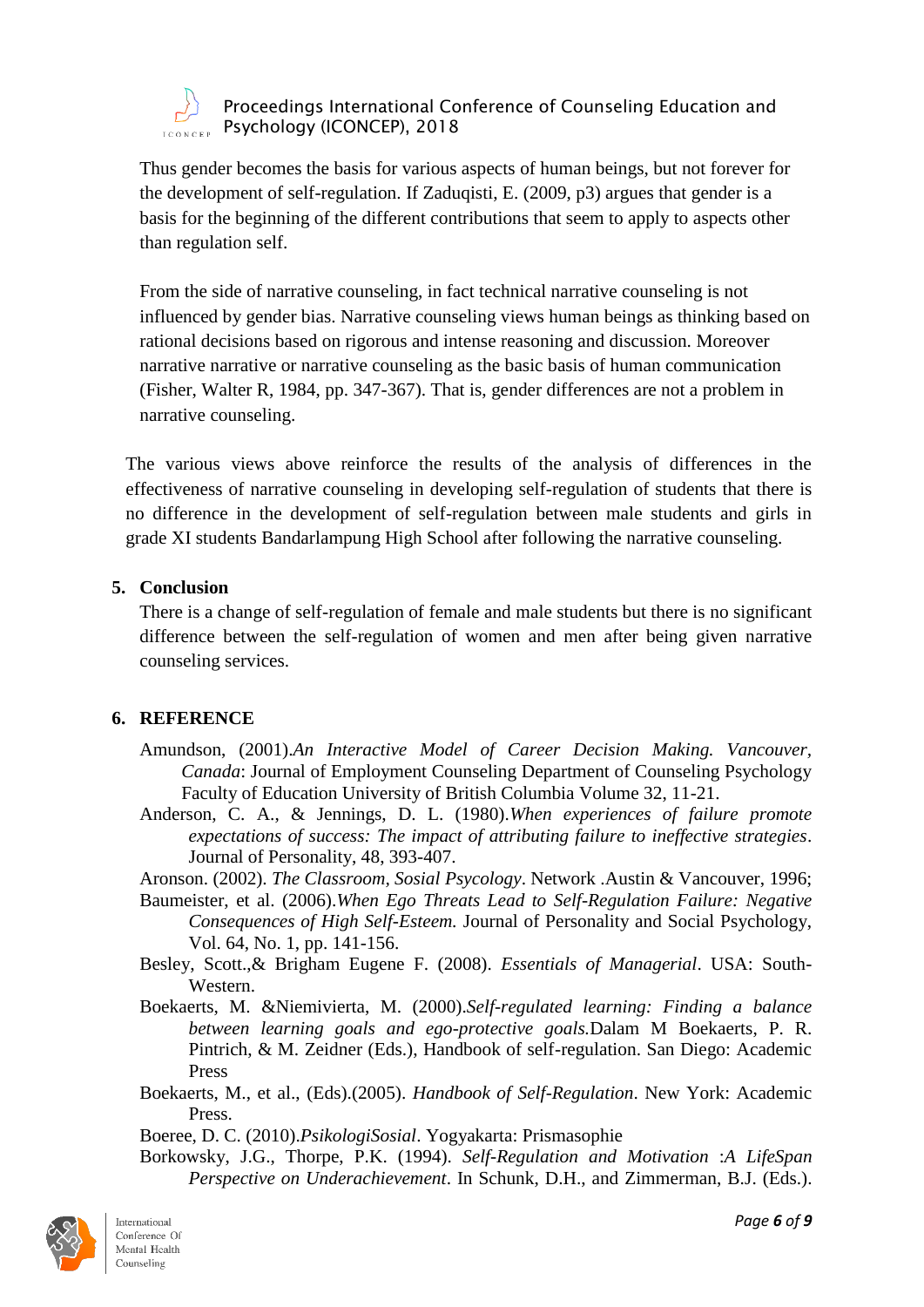

Self-Regulation of Learning and Performance : Issues and Educational Application (pp. 45-73). Hills-dale New Jersey :Erlbaum.

- Carver, C. S. &Scheier, M. F. (2000).*On the structure of behavioral selfregulation*.Dalam M. Boekaerts, P. R. Pintrich, & M. Zeidner (Eds.), *Handbook of self-regulation*. San Diego: Academic Press.
- Carver, C.S danScheier, M.F.,(1998). *On the Self-Regulation of Behavior*.Cambridge,UK: Cambridge University Press.
- Carver, C.S. Scheier M.F &Jangdish K.W. (2011).*Assesing Coping Strategis A Theoritically and Social Psychology*.Vol 56, No 2, 267-283
- Corey, Gerald. 2009. *Teoridanpraktekdarikonselingdanpsikoterapi*. Terjemahanoleh E. Koeswara. Jakarta: ERESCOCumberland-Li, Eisenberg, &Reiser, 2004),
- DeWall, C.N., Baumeister, R.F., Stillman, T.F.,Gailliot, M.T. (2007). *Journal Of Experimental Social Psychology*( IESP ) ISSN : 0022 – 1031 Jumlah Group : Academic – Health Vol 43 Januari 2007.
- Dweck, C. S & Leggett, E. (1988).*A Social Cognitif Approach to Motivation and Personality Psychologica*l Review, 95, 256-273.
- Elliott, J. G., Hufton, N. R., Willis, W. &Illushiin, L. (2005).*Motivation, engagement and educational performance: International perspectives on the contexts for learning*. New York: Palgrave Macmillan
- Elliott, K. M., Hall, M. C., &Meng, J. G. (2008).*Student Technology Readiness And Its Impact On Cultural Competency*. College Teaching Methods& Styles Journal, 4(6): 11-22.
- Feist, Jess, & Gregory J. Feist, (2006).*Theories of Personality*, New York: McGraw Hill.
- Finkel, E. J. & Fitzsimons, G. M. (2011).*The effect of social relationship on selfregulation*.Dalam K. D. Vohs& R. F. Bauminster (Eds.), Handbook of selfregulation: Research, theory, and applications. New York: The Guilford Press.
- Fisher, Walter (1987). *Human Communication as Narration: Toward a philosophy of reason, value, and action,* Columbia: University of South Carolina Press.
- Fulton, Helen, Rosemary Huisman, Julian Murphet, Anne Dunn, (2005). Narrative and Media, New York: Cambridge University Press.
- J.Kowalski, G. (2000).*Information Storage and Retrieval Systems: Theory and Implementation.* United States of America.
- Johnson, David W & Frank P. Johnson. 2012. *DinamikaKelompok: TeoridanKeterampilan. 9th ed*. Jakarta: PT Indeks
- Johnson, L.et.al. (2006). *Play Therapy With Labeled Children ini The Schools. Profession School Counseling.* 1:1 oktober ASCA
- Kleist VM, (2000). *Pharmacokinetics and pharmacodynamics of the reverse transcriptase inhibitor tenofovir and prophylactic efficacy against HIV-1 infection*, PLoS ONE. 2012;7:1-14
- Langellier, B., PiaChaparro, M. & Whaley, S. (2012). *Social and Institutional Factors That Affect Breastfeeding Duration among Wic Participants in* Los Angeles County, California. Maternal & Child Health Journal, 16, 1887-1895.
- Laurence, Steinberg. (1993). *Adolescence.United States of America* : McGraw- Hill.
- Lepper, M. r. &Hodell, M. (1989).*Intrinsic motivation in the classroom*. In C. Ames & R. Ames (Eds.),
- McAdam, W.H., (1993), *"Heat Transmission", 3rd* ed., McGraw Hill Book Kogakusha, Ltd., Tokyo

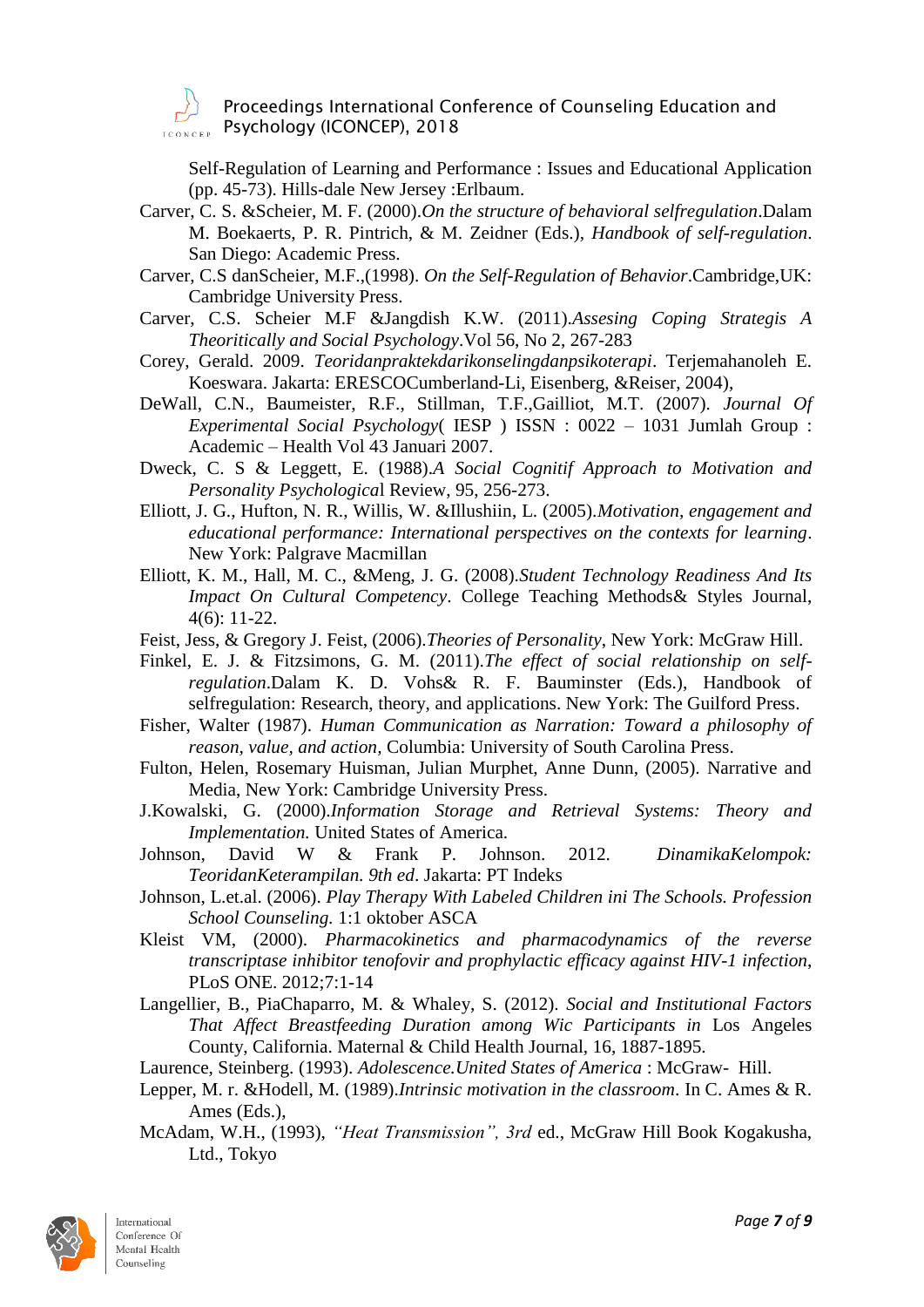- Newcomb, Horrace, "*Narrative and Genre*", dalam John D.H. Downing (2004).*The Sage Handbook of Media Studies*, London: Sage Publication.
- Nylund, L., De Vos, W. 2003. *Through Ageing, and Beyond*:.PLoS ONE, 5, Ochs & Capps, 1996, p. 19)."
- Patrick, H. (1997). *Social self-regulation: Exploring the relationship between children's social relationship, academic self-regulation, and school performance*.Educational Psychologist, 32(4), 209 220.
- Pintrich, P. R. (2000). *The role of goal orientation in self-regulated learning*.Dalam M. Boekaerts, P. R. Pintrich, & M. Zeidner (Eds.), *Handbook of selfregulation*. San Diego: Academic Press.
- Pintrich, P. R., & De Groot, E. V. (1990).*Motivational and self-regulated learning components of classroom academic performance*. Journal of Educational Psychology, 82, 33-40
- Pintrich, P. R., &Schunk D. H. (1996). Motivation in education: Theory, research, and applications. Englewood Cliffs, NJ: Merrill/Prentice Hall.
- Powers, E.J.(1973). *Philosophy of Education; Studies in Philosopies, Schooling, and Educational Policies*. New Jersey: Prentice-Hall Inc.
- Reid, Gwendolynne Collin, (2005), *The Rhetoric of Reality Television : A Narrative Analysis of the Structure of "Illusion",* Thesis at Graduate Faculty North Caroline State University. Research on motivation in education (Vol. 3, pp. 73- 105). San Diego: Academic Press.
- Riessman, F (1993). *Peer-Tutoring*: Toward a New Model. ERIC Digest.
- Trentacosta CJ, Hyde LW, Shaw DS, Dishion TJ, Gardner F, Wilson M. . (2008). *The relations among cumulative risk, parenting, and behavior problems during early childhood*. J Child Psychol Psychiatry;
- Turner (2007).*Introducing Communication Theory: Analysis and Aplication, 3rd edition*, New York: McGraw-Hill.
- UPI.(2014). *PedomanPenulisanKaryaIlmiah.* Bandung: UniversitasPendidikan Indonesia. TidakDiterbitkan
- Vohs & Baumeister, (2004) *Lacrimal System. In: Lang, Gerhard K., ed. Ophthalmology 2nd ed*.: *A Pocket Textbook Atlas*. New York: Thieme Stuttgart, 49-51.
- Wall & Jones. (1991). *Defeating Pain. New York*: Plenum Publishing Corporation.,
- Weinstein, C. E., & Mayer, R. E. (1986).*The Teaching of Learning Strategies*. Handbook of Research on Teaching, vol. 3, pp. 315–327.)
- White,MichaelDavid Epston.1990.*Narrative Means to Therapeutic*Ends.Norton
- Wigfield, A. (1994). *The role of children's achievement values in the self-regulation of their learning outcomes.* In D. H. Schunk& B. J. Zimmerman (Eds.), Selfregulation of learning and performance: Issues and educational applications (pp. 101-124). Hillsdale, NJ: Lawrence Erlbaum Associates.
- Wigfield, A., Eccles, J., MacIver, D., Reuman, D., & Midgley, C. (1991).*Transitions at early adolescence:* Changes in children's domain-specific self-perceptions and general self esteem across the transition to junior high school. Developmental Psychology, 27, 552-565.
- Williams, B. K., Sawyer, S. C., Wahlstrom, C. M. (2006). *Marriages, Families, and Intimate Relationships*: A Practical Introduction. USA: Pearson Education
- Winslade & Monk, 2007 hal. 136
- Yusuf, Syamsu & Nurihsan, Juntika. (2011). *Landasan Bimbingan & Konseling.* Bandung: Remaja Rosdakarya.